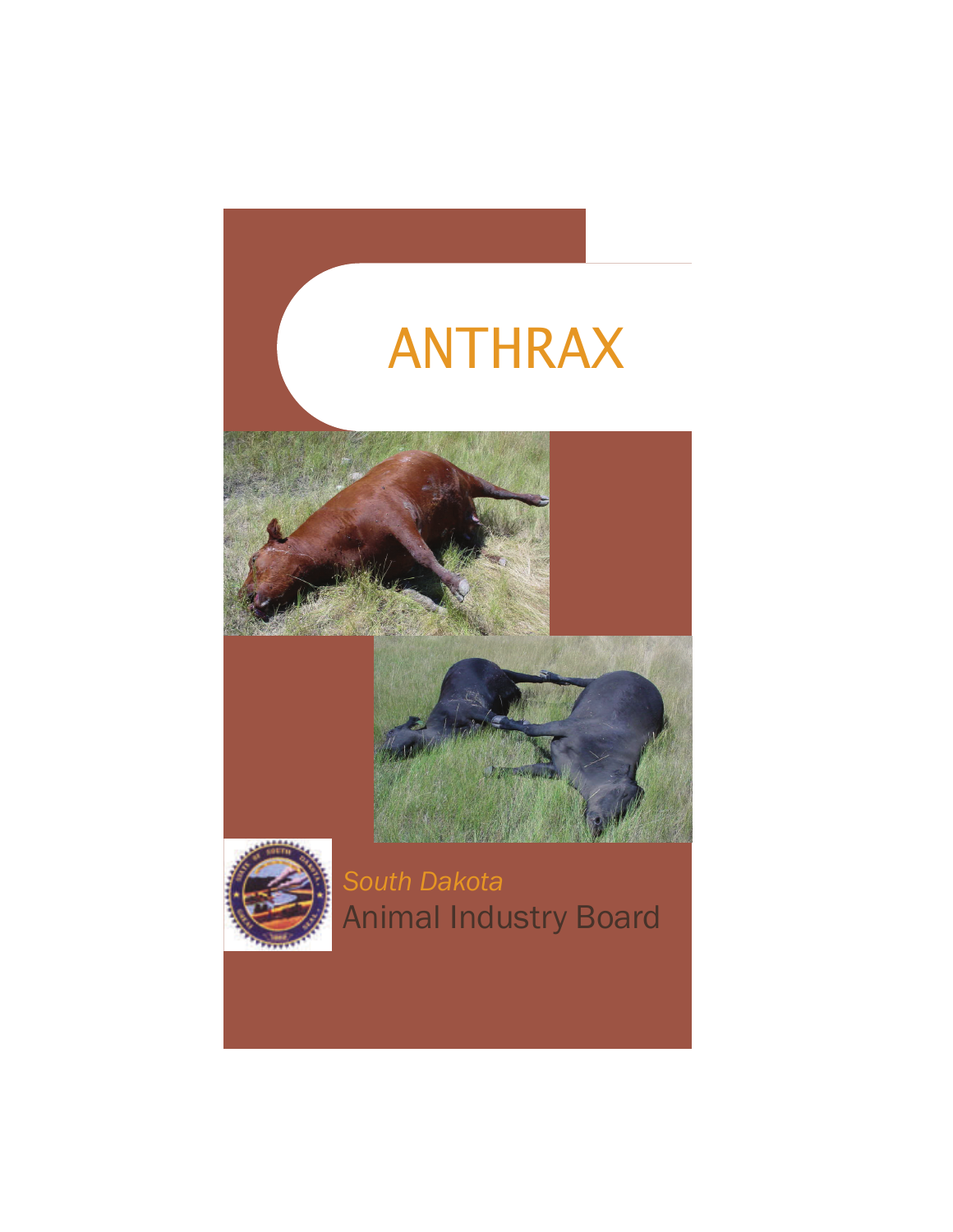# **ANTHRAX:**

Anthrax is a zoonotic disease of mammals and humans that is caused by a spore-forming bacterium called *Bacillus anthracis*. Anthrax has a worldwide distribution. Ruminants such as **cattle**, **buffalo**, sheep, and goats **are the most susceptible**. Other farm animals such as horses and swine are more resistant, but can be affected.

#### **TRANSMISSION:**

During their vegetative stage, cells of the anthrax agent multiply in the lymph nodes of susceptible animals. When cells of *B. anthracis* escape from the animal's body and are exposed to oxygen, they form spores. These spores are highly resistant to heat, cold, chemical disinfectants, and long dry periods. *B. anthracis* spores are reported to survive for years in the environment. Environmental persistence may involve a number of factors, including high levels of soil nitrogen and organic content, alkaline soil (a pH level higher than 6.0), and ambient temperatures higher than 60 degrees.

Animals are usually infected by ingesting soil-borne spores, such as in contaminated feed or water. Spores can be ingested directly from the soil through grazing or from forage contaminated with infected soil. When periods of drought cause livestock to graze much closer to the ground, animals may ingest spores in soil they accidentally eat along with forage. Biting flies and other insects may harbor vegetative Anthrax and have

also been reported to be vehicles for mechanical transmission. Anthrax is endemic to parts of the United States, including South Dakota, and outbreaks occur sporadically as environmental conditions allow.

## **SYMPTOMS OF ANTHRAX:**

The incubation period for Anthrax in animals is typically 3 to 7 days with a range of 1 to 14 days, or more.

In cattle and sheep, the **course of illness** may last about **1 to 2 hours**. Clinical signs such as fever up to 107 degrees, muscle tremors, respiratory distress, and convulsions often go unnoticed. After death, there may be **bloody discharges** from the natural openings of the body, rapid bloating, a lack of rigor mortis, and the presence of unclotted blood. This **failure of blood to clot** is due to a toxin released by *B. anthracis*.



**2**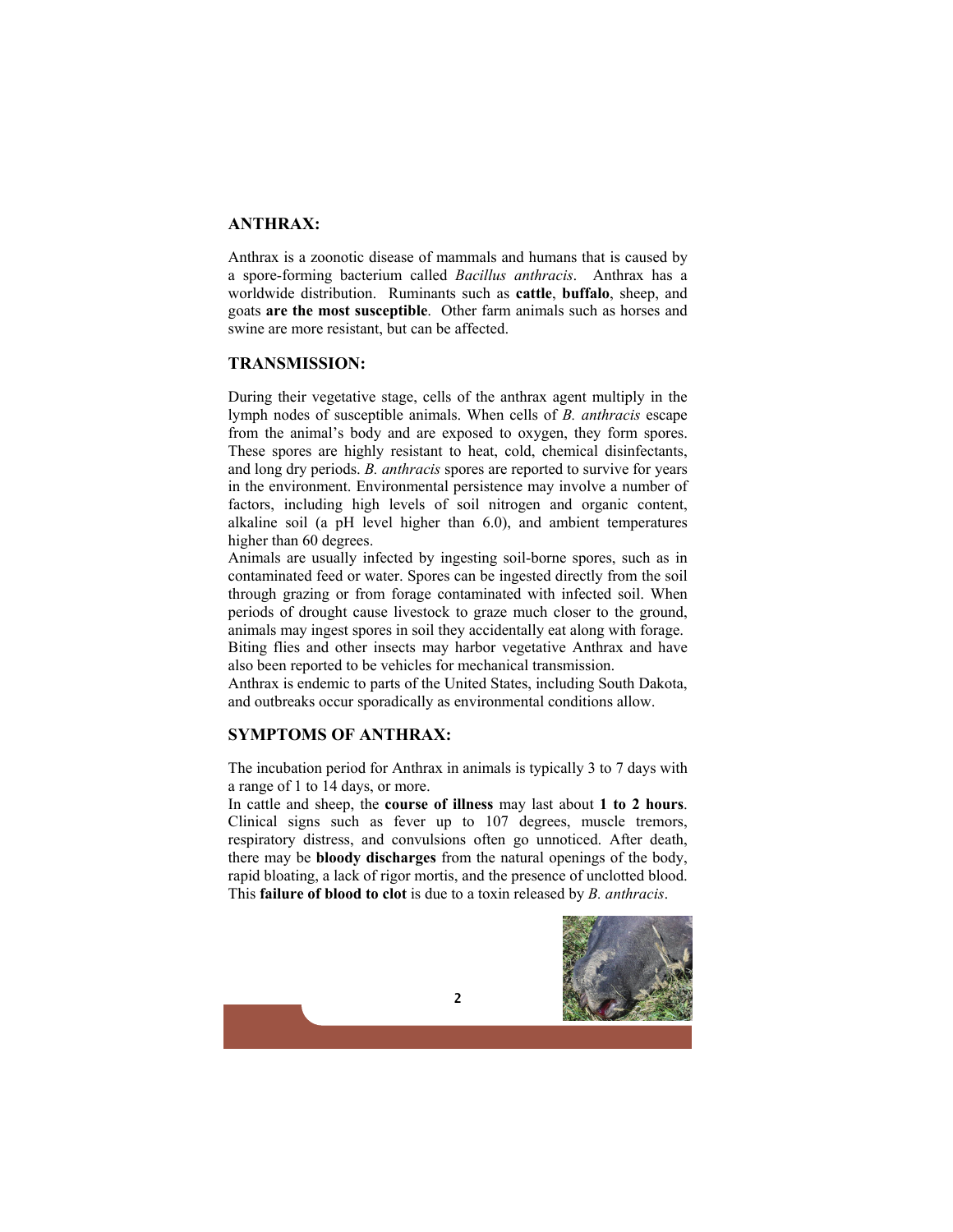Although Anthrax in horses and related animals is **uncommon**, clinical manifestations depend upon how the infection occurred. If due to ingestion of spores, septicemia, fever, colic, and enteritis are prominent. Anthrax due to insect bite introduction (mechanical transmission) is characterized by localized hot, painful, edematous, and subcutaneous swellings at the bite location that spread to the throat, lower neck, floor of the thorax, abdomen, prepuce, and mammary glands. These horses may have a high fever and dyspnea due to swelling of the throat, or colic due to intestinal involvement.

Swine, dogs, and cats usually show a characteristic swelling of the neck secondary to regional lymph node involvement, which causes difficult eating and drinking. An intestinal form of anthrax with severe enteritis sometimes occurs in these species. Many carnivores apparently have a natural resistance, and recovery is common.

### **VACCINATION:**

**Annual vaccination** of livestock in endemic areas is **recommended** 2-4 weeks prior to the expected season onset. The vaccine is a nonencapsulated attenuated variant strain of *B. anthracis.* Immunity develops 7-10 days after vaccination. The Sterne anthrax vaccine produced in the United States is licensed for use in livestock (cattle, sheep, horses, goats, and swine) only.

## **TREATMENT:**

*B. anthracis* is highly susceptible to a number of antibiotics. Penicillin and oxytetracycline have been reported to be good therapeutic agents. Because the vaccine must germinate and grow in the vaccinated animal's body to provide protection, antibiotics should not be administered to healthy animals either at the time of, or shortly after, the administration of the anthrax vaccine. Follow label directions on the vaccine insert. **When anthrax** is suspected or **confirmed**, use of antibiotics **simultaneous** to administrating vaccine may be prescribed. Consult your veterinarian **IMMEDIATELY** when acute deaths occur.

## **IF YOU SUSPECT ANTHRAX IN YOUR HERD:**

Sudden death of one or several animals during mid to late summer can be an indication of Anthrax. **DO NOT move** suspicious carcasses; doing so could spread the disease further and may also put you at risk of exposure to the disease as well.